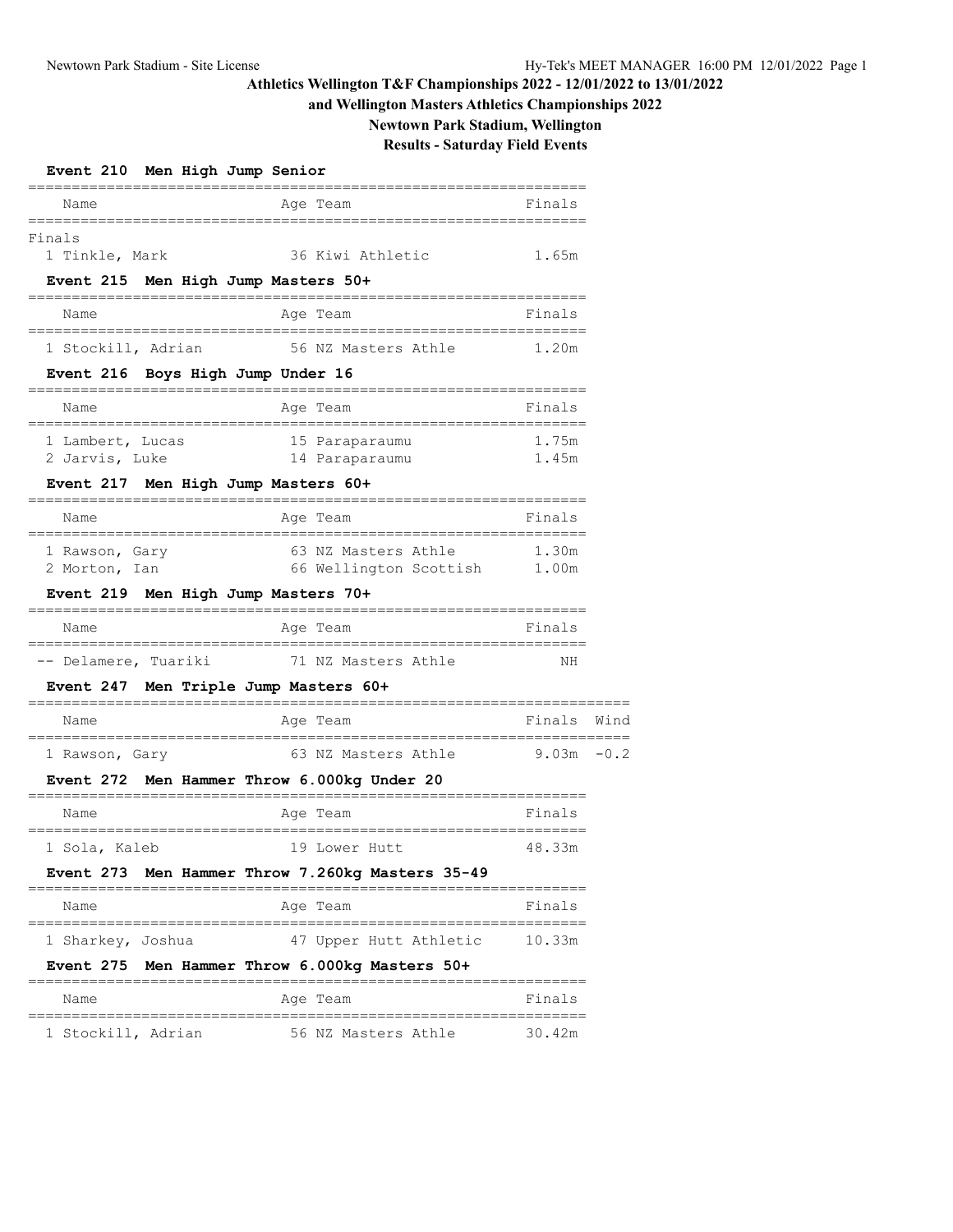# **and Wellington Masters Athletics Championships 2022**

**Newtown Park Stadium, Wellington**

**Results - Saturday Field Events**

# **Event 276 Boys Hammer Throw 4.000kg Under 16**

| Name<br>Age Team                                                                                                                                                     | Finals                                    |
|----------------------------------------------------------------------------------------------------------------------------------------------------------------------|-------------------------------------------|
| 15 Karori Athletics<br>1 Abbot, Heath<br>2 Sola, Xavior<br>15 Titahi Bay                                                                                             | 46.56m<br>39.15m                          |
| Event 277 Men Hammer Throw 5.000kg Masters 60+                                                                                                                       |                                           |
| Age Team<br>Name                                                                                                                                                     | Finals                                    |
| 66 Wellington Scottish 12.04m<br>1 Morton, Ian                                                                                                                       |                                           |
| Event 278 Men Hammer Throw 5.000kg Under 18                                                                                                                          |                                           |
| Age Team<br>Name                                                                                                                                                     | Finals                                    |
| 1 Wharehinga-Sime, Nikora 16 Lower Hutt                                                                                                                              | 41.66m                                    |
| Event 279 Men Hammer Throw 4.000kg Masters 70+                                                                                                                       |                                           |
| Age Team<br>Name                                                                                                                                                     | Finals                                    |
| 1 Delamere, Tuariki<br>71 NZ Masters Athle<br>2 Cook, Graham<br>78 Kiwi Athletic<br>3 Jack, Peter<br>76 Kiwi Athletic                                                | 30.99m<br>17.28m<br>13.44m                |
| Event 282 Men Javelin Throw 800g Under 20                                                                                                                            |                                           |
| Name<br>Aqe Team                                                                                                                                                     | Finals                                    |
| 19 Lower Hutt<br>1 Sola, Kaleb<br>2 Bartlett, Travis<br>18 Athletics Wairarapa 33.24m                                                                                | 44.64m                                    |
| Event 283 Men Javelin Throw 800g Masters 35-49                                                                                                                       |                                           |
| Name<br>Age Team                                                                                                                                                     | Finals                                    |
| 47 Upper Hutt Athletic<br>1 Sharkey, Joshua<br>Event 285 Men Javelin Throw 700g Masters 50+                                                                          | 10.47m                                    |
| Name<br>Age Team                                                                                                                                                     | Finals                                    |
| ,,,,,,,,,,,,,,,,,,,,,,,,,,,,,,,,<br>=====================================<br>56 NZ Masters Athle<br>1 Stockill, Adrian<br>Event 286 Boys Javelin Throw 700g Under 16 | 32.01m                                    |
| ========================<br>Age Team<br>Name                                                                                                                         | Finals                                    |
| 15 Karori Athletics<br>l Abbot, Heath                                                                                                                                | ;=================<br>25.70m              |
| Men Javelin Throw 600g Masters 60+<br>Event 287                                                                                                                      |                                           |
| ======<br>Age Team<br>Name                                                                                                                                           | Finals                                    |
| 63 NZ Masters Athle<br>1 Rawson, Gary<br>66 Wellington Scottish<br>2 Morton, Ian                                                                                     | ,,,,,,,,,,,,,,,,,,,,,<br>25.68m<br>11.56m |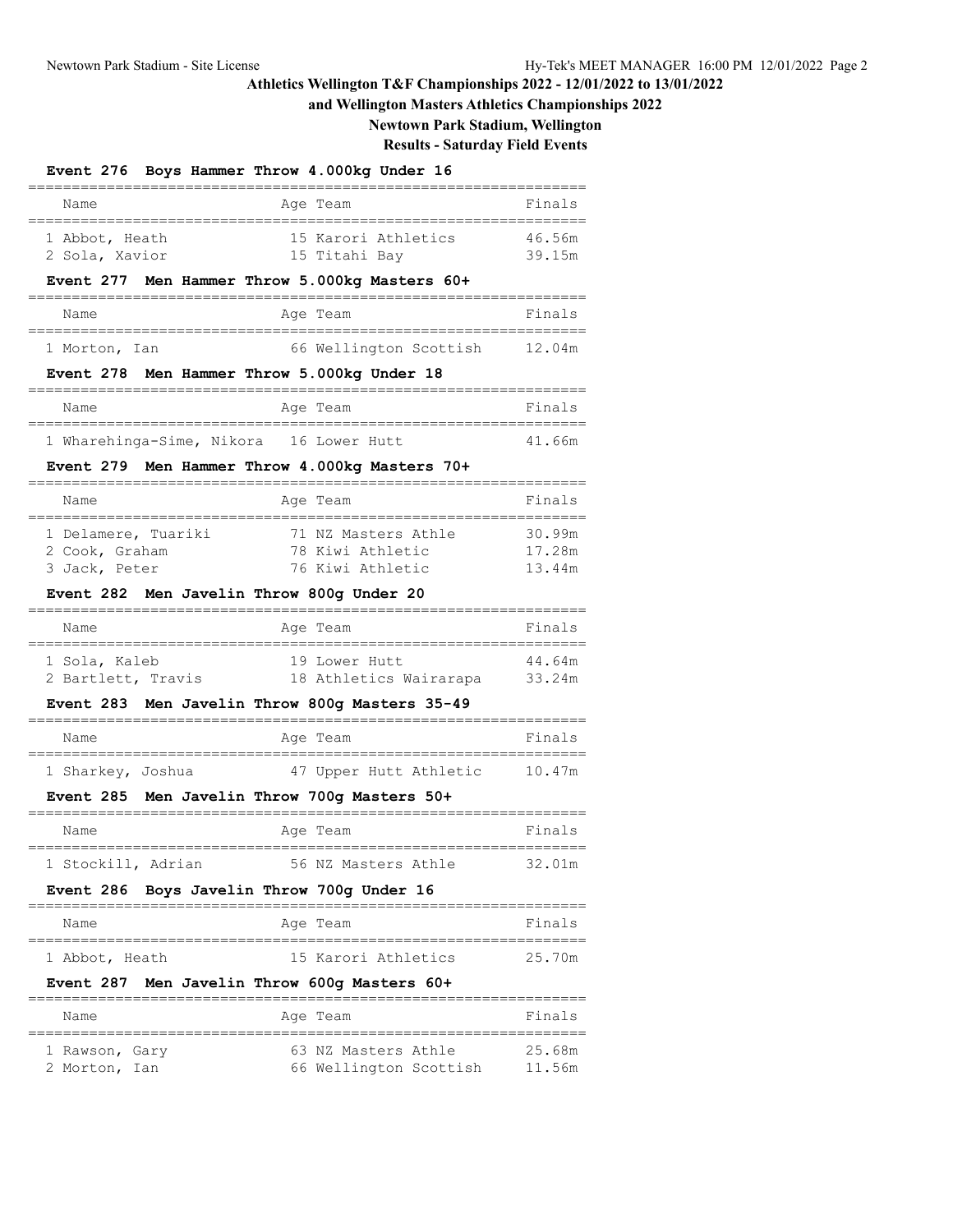# **and Wellington Masters Athletics Championships 2022**

**Newtown Park Stadium, Wellington**

**Results - Saturday Field Events**

#### **Event 289 Men Javelin Throw 500g Masters 70+**

| Age Team<br>Name                                                                                                                                                                      | Finals                   |  |
|---------------------------------------------------------------------------------------------------------------------------------------------------------------------------------------|--------------------------|--|
| ====================================<br>=============================<br>71 NZ Masters Athle<br>1 Delamere, Tuariki<br>78 Kiwi Athletic<br>2 Cook, Graham                             | 30.43m<br>14.39m         |  |
| Event 295 Men Weight Throw 11.340kg Masters 50+                                                                                                                                       |                          |  |
| Name<br>Age Team                                                                                                                                                                      | Finals                   |  |
| -----------------------------------<br>--------------------------<br>56 NZ Masters Athle 10.35m<br>1 Stockill, Adrian                                                                 |                          |  |
| Event 297 Men Weight Throw 9.080kg Masters 60+                                                                                                                                        |                          |  |
| Name<br>Age Team                                                                                                                                                                      | Finals                   |  |
| ---------------------------------<br>---------------------------<br>66 Wellington Scottish<br>1 Morton, Ian                                                                           | 4.67m                    |  |
| Event 299 Men Weight Throw 7.260kg Masters 70+                                                                                                                                        |                          |  |
| Name<br>Age Team                                                                                                                                                                      | Finals                   |  |
| -----------------------------------<br>=====================<br>71 NZ Masters Athle<br>1 Delamere, Tuariki<br>78 Kiwi Athletic<br>2 Cook, Graham<br>76 Kiwi Athletic<br>3 Jack, Peter | 11.07m<br>7.83m<br>4.23m |  |
| Event 410 Women High Jump Senior<br>======================================                                                                                                            |                          |  |
| Name<br>Age Team<br>-----------------------------                                                                                                                                     | Finals                   |  |
| 1 Waite, Naomi<br>16 Wgtn Harrier                                                                                                                                                     | 1.65m                    |  |
| Event 415 Women High Jump Masters 50+<br>================================                                                                                                             |                          |  |
| Name<br>Age Team                                                                                                                                                                      | Finals                   |  |
| -----------------------<br>1 Bartlett, Theresa 53 Athletics Wairarapa 1.10m                                                                                                           |                          |  |
| Event 416 Girls High Jump Under 16<br>-====================================                                                                                                           |                          |  |
| Name<br>Age Team                                                                                                                                                                      | Finals                   |  |
| 1 Robins, Holly<br>14 Olympic                                                                                                                                                         | 1.50m                    |  |
| Event 418 Women High Jump Under 18                                                                                                                                                    |                          |  |
| Name<br>Age Team                                                                                                                                                                      | Finals                   |  |
| 16 Wgtn Harrier<br>1 Yu, Kate                                                                                                                                                         | 1.51m                    |  |
| <b>Event 445</b><br>Women Triple Jump Masters 50+                                                                                                                                     |                          |  |
| Name<br>Age Team                                                                                                                                                                      | Finals Wind              |  |
| 1 Bartlett, Theresa 53 Athletics Wairarapa 6.58m -0.2                                                                                                                                 |                          |  |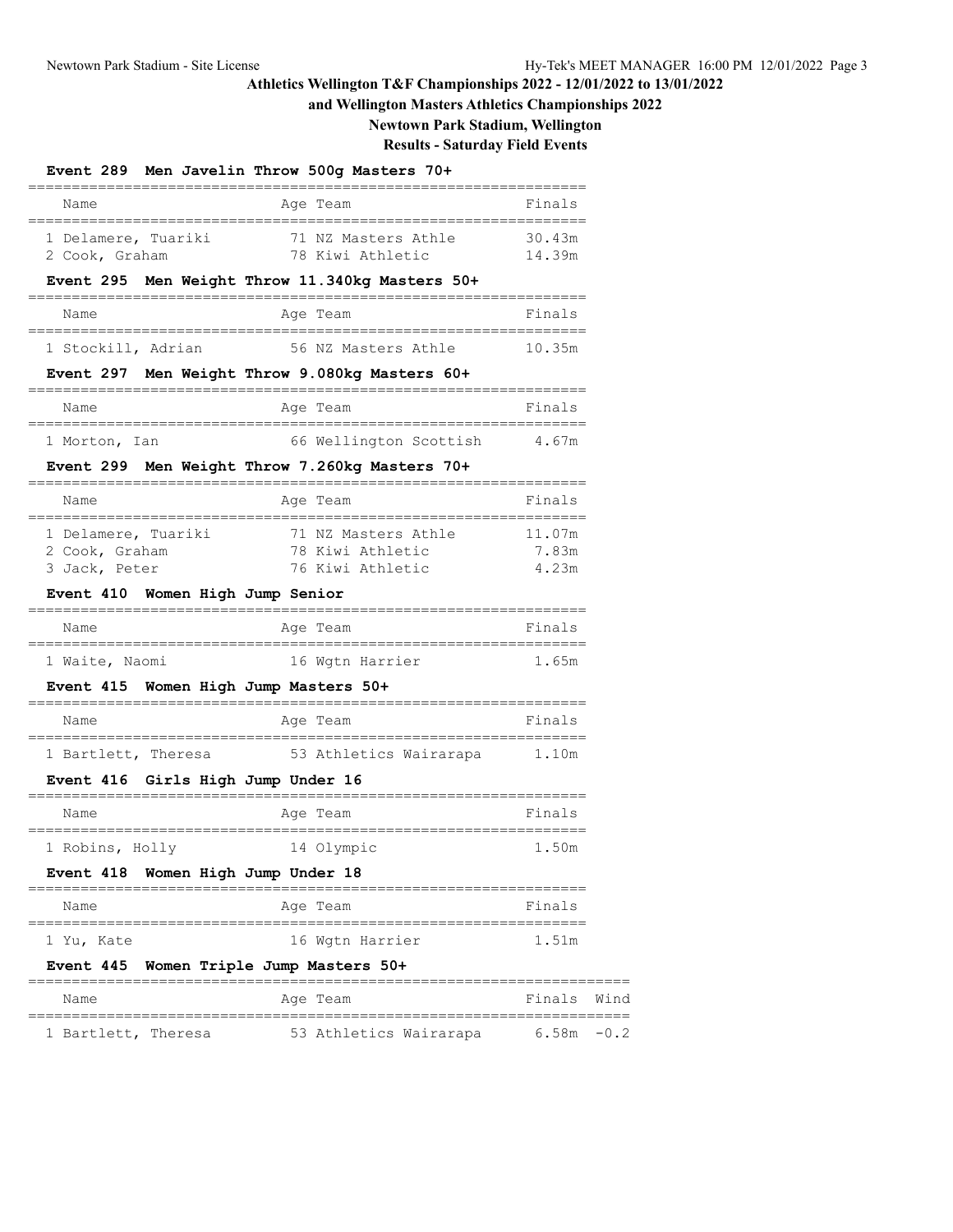# **and Wellington Masters Athletics Championships 2022**

**Newtown Park Stadium, Wellington**

**Results - Saturday Field Events**

| Event 470 Women Hammer Throw 4.000kg Senior<br>------------------------------ |         |                                                                  |        |
|-------------------------------------------------------------------------------|---------|------------------------------------------------------------------|--------|
| Name                                                                          |         | ====================<br>Age Team                                 | Finals |
| ;==============================<br>1 Knox, Esmae                              |         | - 25 Kiwi Athletic                                               | 32.02m |
| Event 471 Women Hammer Throw 3.000kg Masters 70+<br>========================  |         | ---------------------------------                                |        |
| Name<br>----------------------------                                          |         | Age Team<br>;=====================                               | Finals |
| 1 Rogers, Beryl                                                               |         | 74 Kiwi Athletic                                                 | 16.22m |
| Event 472 Women Hammer Throw 4.000kg Under 20                                 |         |                                                                  |        |
| Name<br>-----------------------------                                         |         | Age Team                                                         | Finals |
| 1 Hewitt, Elizabeth                                                           |         | 18 Mana                                                          | 49.97m |
| 2 Dunlop-Brown, Anya<br>Event 475 Women Hammer Throw 3.000kg Masters 50+      | 18 Mana |                                                                  | 35.73m |
| Name                                                                          |         | Age Team                                                         | Finals |
|                                                                               |         |                                                                  |        |
| 1 Bartlett, Theresa<br>Event 476 Girls Hammer Throw 3.000kg Under 16          |         | 53 Athletics Wairarapa                                           | 26.27m |
| Name                                                                          |         | Age Team                                                         | Finals |
| 1 Carswell, Aurora                                                            |         | 14 Athletics Wairarapa                                           | 34.78m |
| 2 To'ia, Isabel                                                               |         | 15 Upper Hutt Athletic 25.98m                                    |        |
| Event 478 Women Hammer Throw 3.000kg Under 18                                 |         |                                                                  |        |
| Name                                                                          |         | Age Team                                                         | Finals |
| 1 Sola, Mikayla                                                               |         | 16 Lower Hutt                                                    | 41.90m |
| 2 Bartlett, Mia<br><b>Event 480</b>                                           |         | 17 Athletics Wairarapa 35.98m<br>Women Javelin Throw 600g Senior |        |
| Name                                                                          |         | Age Team                                                         | Finals |
|                                                                               |         |                                                                  |        |
| 1 Hickey, Hannah<br>Event 482 Women Javelin Throw 600g Under 20               |         | 18 Karori Athletics                                              | 26.16m |
| Name                                                                          |         | ----------------------<br>Age Team                               | Finals |
|                                                                               |         |                                                                  |        |
| 1 Dunlop-Brown, Anya<br>Event 483 Women Javelin Throw 600g Masters 35-49      |         | 18 Mana                                                          | 20.29m |
| Name                                                                          |         | Age Team                                                         | Finals |
|                                                                               |         |                                                                  |        |
| 1 Humphries, Heidi-Jane 44 Olympic                                            |         |                                                                  | 11.33m |